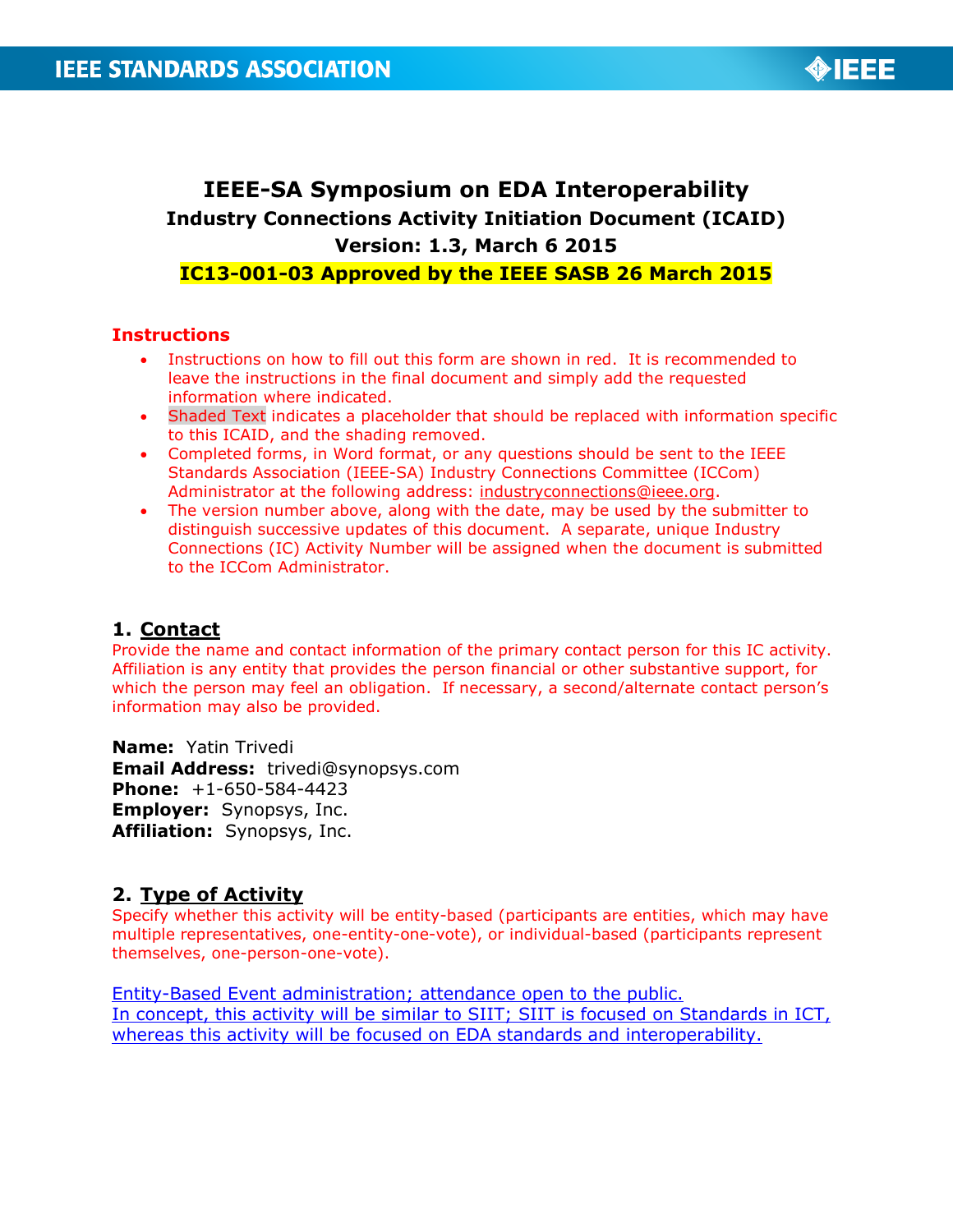### **3. Purpose**

### **3.1. Motivation and Goal**

Briefly explain the context and motivation for starting this IC activity, and the overall purpose or goal to be accomplished.

Synopsys, a long time Corporate member of IEEE-SA, has conducted EDA Developer's Forum to address interoperability issues between EDA tools and semiconductor IPs in IC (chips, System-on-Chips) design flows. The topics for these Forums were based on the current interoperability interests of the industry.

Synopsys has hosted 24 of these forums since 1994. Keynote speakers, technologists and subject matter experts were invited from the EDA industry, user community, research community, and academia – especially those involved in interoperability and standards activities. Attendees learned about various design data exchange formats, use models and methodologies, and necessary tool development and/or customization in their design environment. Specific topics have included building accurate cell libraries, semiconductor building blocks, Application Procedural Interfaces (APIs) to EDA tools and configurations for trading runtime vs accuracy of analysis. These forums were open to anyone interested in these topics, including many competitors of Synopsys.

As the industry has grown and the chip design methodology has become more complex, there are several new standards have been developed within IEEE-SA Design Automation Standards Committee (DASC) as well as other industry-specific organizations (e.g. IEEE-ISTO, Accellera, Si2).

There is a stronger need in the market place to promote the standards and their use to address interoperability issues.

Proposed IEEE-SA Symposium on EDA Interoperability will focus on addressing this need by continuing, restructuring and expanding the scope of current event organized by Synopsys.

### **3.2. Related Work**

Provide a brief comparison of this activity to existing, related efforts or standards of which you are aware (industry associations, consortia, standardization activities, etc.).

There are a few EDA-focused conferences sponsored by IEEE:

- USA: Design Automation Conference (DAC), International Conference in Computer Aided Design (ICCAD), Design and Verification Conference (DVCon).
- Europe: Design and Test in Europe (DATE), IP/SoC Conference
- Asia: Asia Pacific Design Automation Conference (ASPDAC), ED&S Forum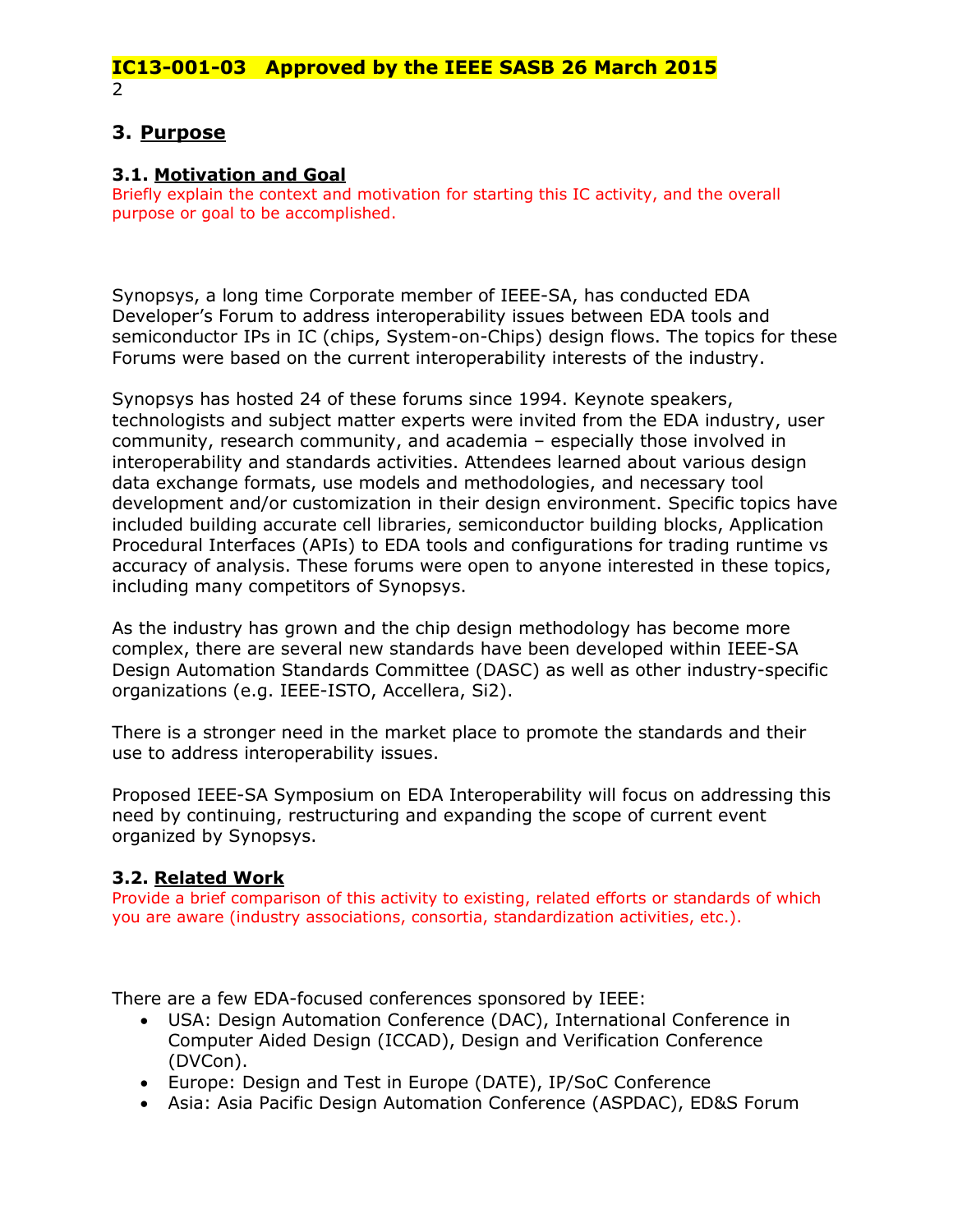• There are a few workshops as well as vendor-specific user groups organized around the world.

### **None of these conferences or events focus on EDA and semiconductor IP interoperability.**

### **3.3. Potential Markets Served**

Indicate the main beneficiaries of this work, and what the potential impact might be.

As mentioned above, Synopsys has hosted this event in Silicon Valley since 1994. It is the largest potential market due to significant presence by many EDA vendors, IP providers, fabless semiconductor designers, and design services companies.

Initial proposal is for hosting an annual event in Silicon Valley to address EDA interoperability issues. Future markets may include China, India, Taiwan, Israel and Europe (in that order) due to their large EDA user base.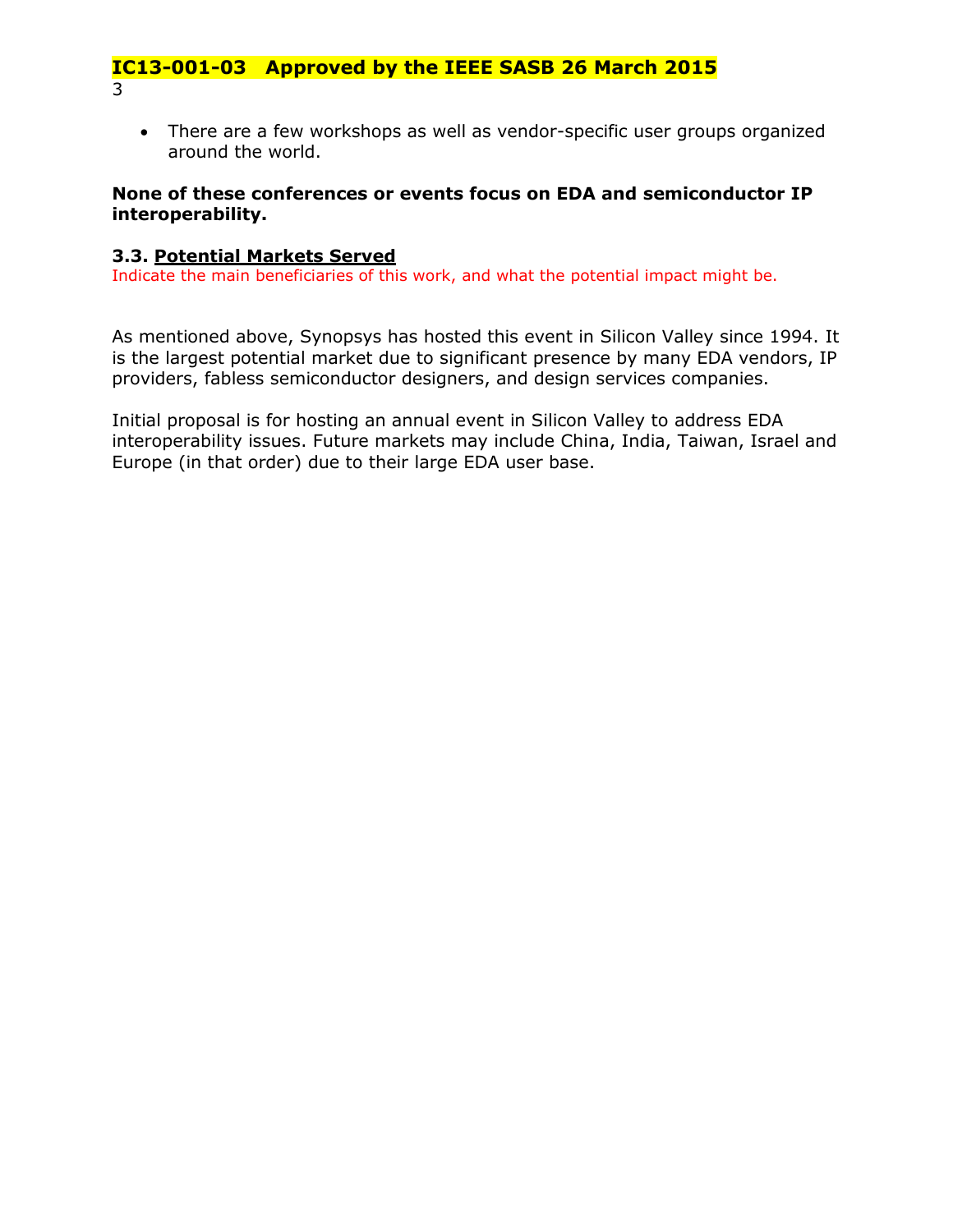### **4. Estimated Timeframe**

Indicate approximately how long you expect this activity might take to achieve its proposed results (e.g., number of weeks/months/years). Also indicate when you expect this activity to be reviewed by ICCom for completion or possible extension (maximum two years).

### **Expected Completion/Review Date:**

Annual event, starting 10/2013.

Activity will be reviewed by ICCOM in 03/2015 (after two events) for possible continuation/extension. The activity members request an extension until 12/2017 (two additional events). It is anticipated that the next review will result in (a) continue to operate the Symposium under IEEE-SA/ICCOM, (b) transfer the Symposium to IEEE Conference organizers, or (c) Disaasociate IEEE-SA from the event.

### **5. Proposed Deliverables**

Outline the anticipated deliverables and output from this IC activity, such as documents, proposals for standards, conferences and workshops, databases, computer code, etc., and indicate the expected timeframe for each.

Initial proposal is for an annual IEEE-SA Symposium addressing EDA interoperability issues in Silicon Valley. Frequency may be increased and/or new locations may be added after further market research supports such a decision.

### **6. Funding Requirements**

Outline any contracted services or other expenses that are currently anticipated, beyond the basic support services provided to all IC activities. Indicate how those funds are expected to be obtained (e.g., through participant fees, sponsorships, government or other grants, etc.). Activities needing substantial funding may require additional reviews and approvals beyond ICCom.

Funding will be provided by the board members and/or other sponsors (see Section 7, Management and Procedures). Sponsorships will be available on a first-comefirst-served basis.

No funding from IEEE-SA is anticipated at this time.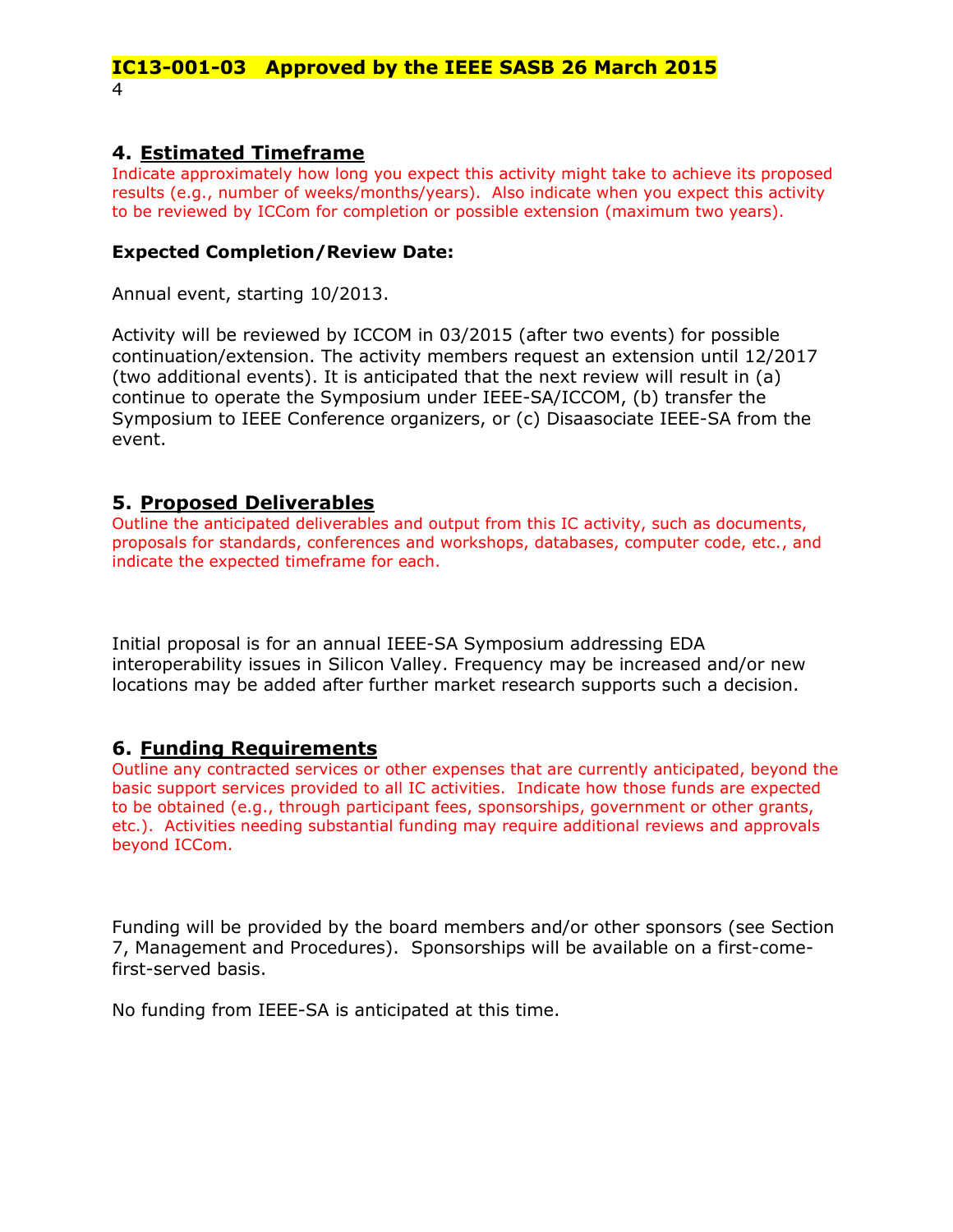### **7. Management and Procedures**

### **7.1. IEEE Sponsoring Committee**

Indicate whether an IEEE sponsoring committee of some form (e.g., an IEEE Standards Sponsor) has agreed to oversee this activity and its procedures.

#### **Has an IEEE sponsoring committee agreed to oversee this activity?:**

No

If yes, indicate the sponsoring committee's name and its chair's contact information, and skip the remaining parts of this section (skip 7.2 and 7.3, below).

**Sponsoring Committee Name:** Committee Name **Chair's Name:** Full Name **Chair's Email Address:** who@where **Chair's Phone:** Number, including country code

Additional sponsoring committee information, if any.

#### **7.2. Activity Management**

If no IEEE sponsoring committee has been identified in 7.1 above, indicate how this activity will manage itself on a day-to-day basis (e.g., executive committee, officers, etc).

An Event Board (steering committee) will be set up with representatives from the industry and academia. Such a Board will be responsible for appointing the "Event Committee" for each annual event hosted under the banner of IEEE-SA Symposium on EDA Interoperability. The event committee may operate multiple subcommittees as the number of activities/tasks grow.

#### **7.3. Procedures**

If no IEEE sponsoring committee has been identified in 7.1 above, indicate what documented procedures will be used to guide the initial operations of this activity (e.g., the *Industry Connections Activity Baseline Procedures*).

Initially, the Event Board will use Industry Connections Activity Baseline Procedures in a manner similar to SIIT using such procedures. Once the Board is formed, additional operational procedures may be defined/modified to suit the needs. Such enhancements to operating procedures will be brought to ICCOM for approval.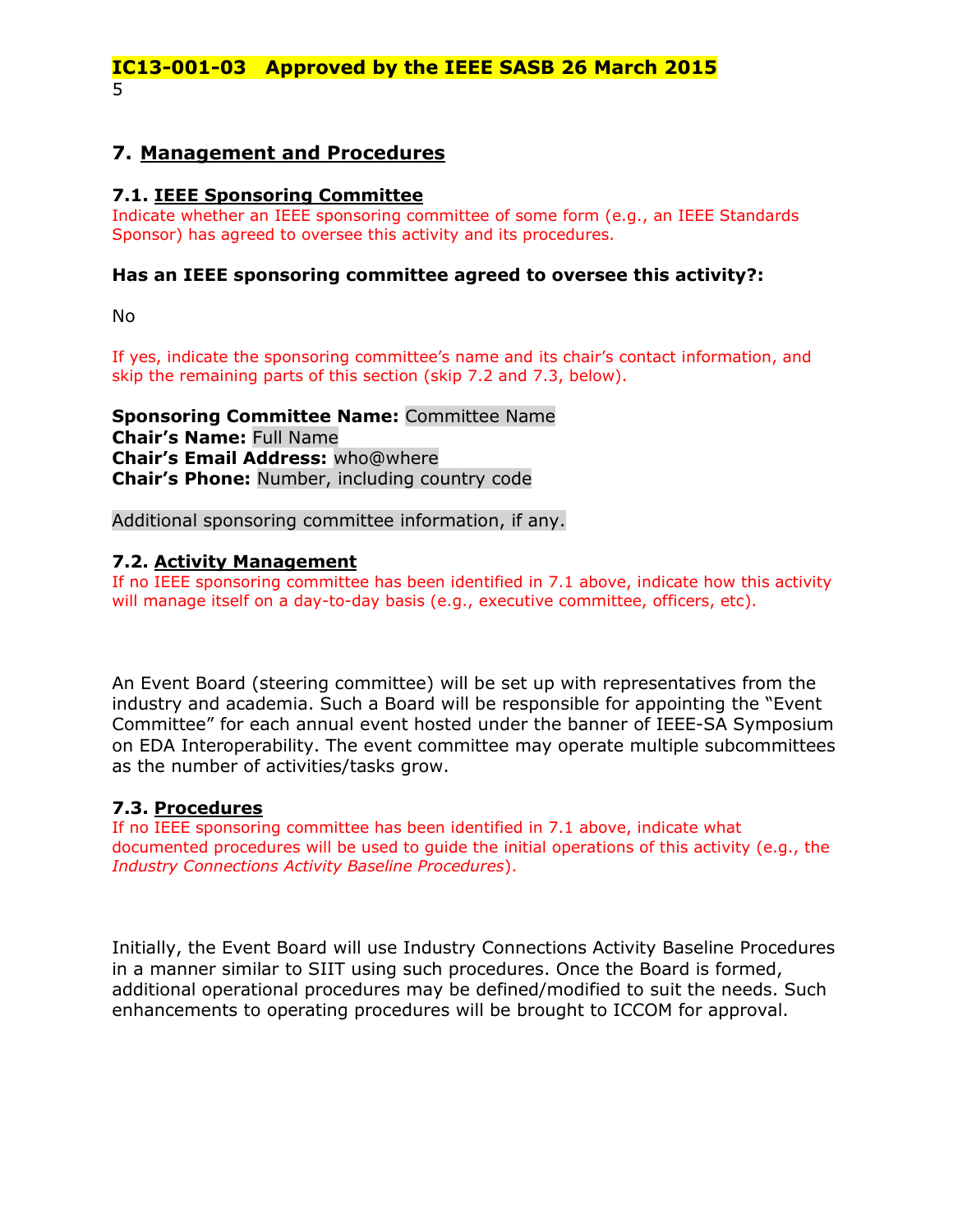## **8. Participants**

### **8.1. Stakeholder Communities**

Indicate the stakeholder communities (the types of companies or other entities, or the different groups of individuals) that are expected to be interested in this IC activity, and will be invited to participate.

Based on the history of Synopsys EDA Developer's Forum, we believe various members of the electronics/semiconductor design and verification community will be interested in (and benefit from) this activity, including standards developers and users at:

- EDA vendors
- Semiconductor IP suppliers
- EDA Tools, IP users and Fabless semiconductor companies
- Internal EDA tool developers/support staff at Fabless semiconductor companies
- Design Services companies and individual consultants
- University professors, students and research staff

### **8.2. Expected Number of Participants**

Indicate the approximate number of entities or individuals expected to be actively involved in this activity.

Board members: 5 Event Committee: 10-15 Event attendees: 75.

For reference, please note that the attendance at Synopsys EDA Developers Forum has ranged from 50 to 125 for the 24 events it hosted since 1994.

### **8.3. Initial Participants**

Provide a list of the entities or individuals that will be participating from the outset. It is recommended there be at least three initial participants for an entity-based activity, or five initial participants (each with a different affiliation) for an individual-based activity.

Use the following table for an entity-based activity: (Example board members, all have not been contacted/confirmed yet)

| <b>Entity</b>  | <b>Primary Contact</b>                                           | <b>Additional</b><br><b>Representatives</b>                  |  |
|----------------|------------------------------------------------------------------|--------------------------------------------------------------|--|
| Synopsys, Inc. | Yatin Trivedi<br>trivedi@synopsys.com<br>$+1 - 650 - 584 - 4423$ | Karen Bartleson<br>karenb@synopsys.com<br><b>EDA Company</b> |  |